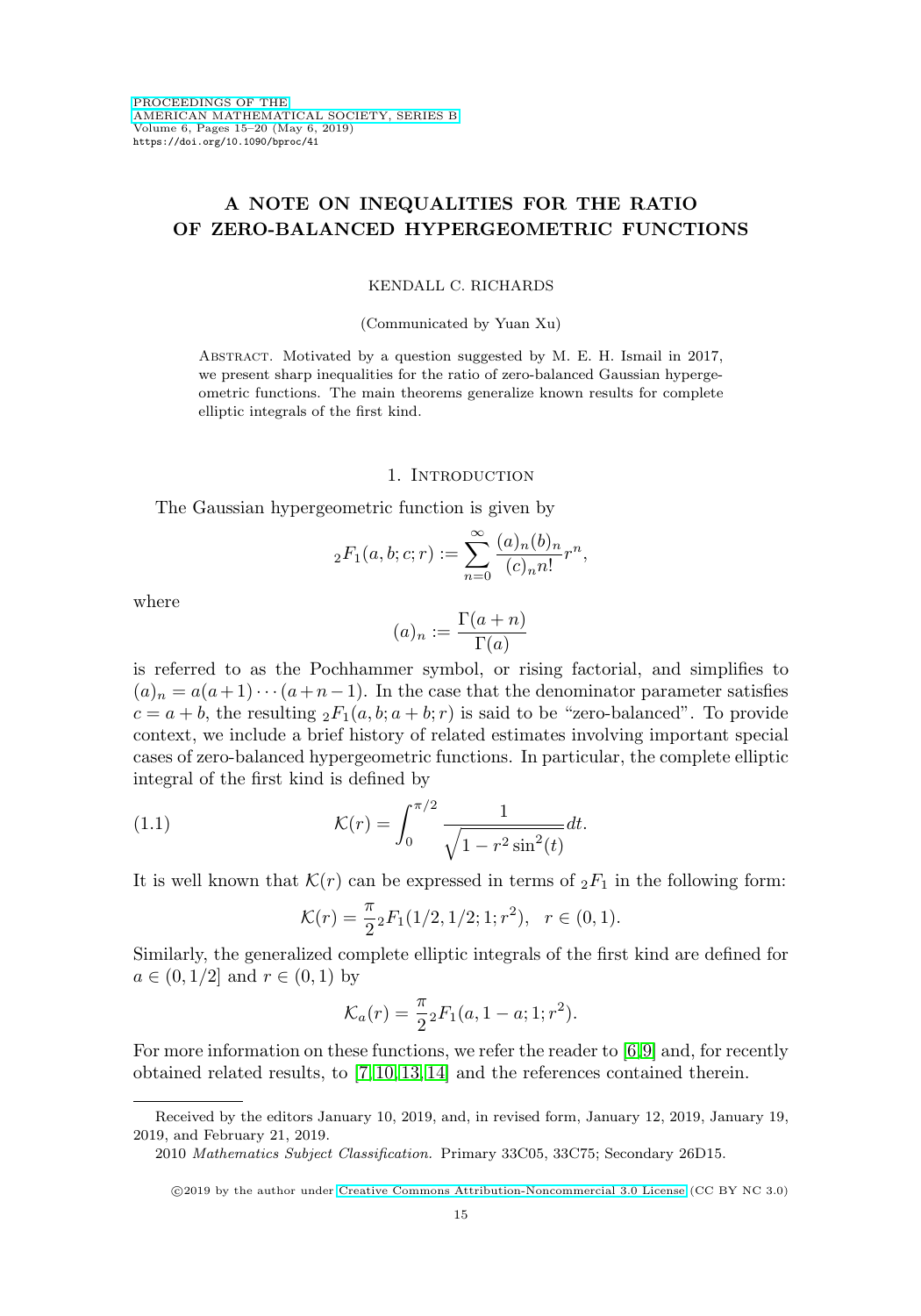The initial thread for this investigation begins with the following elegant inequality obtained by G. D. Anderson, M. K. Vamanamurthy, and M. Vuorinen [\[4\]](#page-4-4) in 1990:

<span id="page-1-1"></span>(1.2) 
$$
\frac{1}{1+r} < \frac{\mathcal{K}(r)}{\mathcal{K}(\sqrt{r})} \quad \text{for all } r \in (0,1).
$$

In light of this result, it is natural to ask the following questions:

• What is the best value  $\lambda$  such that

$$
\frac{1}{1 + \lambda r} < \frac{\mathcal{K}(r)}{\mathcal{K}(\sqrt{r})} \quad \text{for all } r \in (0, 1)?
$$

• Can this be extended to the ratio of generalized complete elliptic integrals?

Motivated by these questions, H. Alzer and the author of this paper obtained the following result.

<span id="page-1-0"></span>**Theorem 1.1** ([\[1,](#page-4-5) Theorem 4.1]). Let  $a \in (0, 1/2]$ . For all  $r \in (0, 1)$  we have

$$
\frac{1}{1 + \lambda_a r} < \frac{\mathcal{K}_a(r)}{\mathcal{K}_a(\sqrt{r})} < \frac{1}{1 + \mu_a r}
$$

with the best possible factors  $\lambda_a = a(1 - a)$  and  $\mu_a = 0$ .

M. E. H. Ismail [\[1,](#page-4-5) p. 1669], [\[11\]](#page-4-6) asked whether Theorem [1.1](#page-1-0) can be extended to the zero-balanced hypergeometric function. It is this question that serves as the catalyst and focal point of this paper, which answers the question in the affirmative.

Before presenting our main results, we provide some additional context and note one important refinement of [\(1.2\)](#page-1-1) due to Anderson et al. First note that Theorem [1.1,](#page-1-0) with  $a = 1/2$ , implies that

<span id="page-1-2"></span>(1.3) 
$$
\frac{1}{1+\lambda r} < \frac{\mathcal{K}(r)}{\mathcal{K}(\sqrt{r})} < \frac{1}{1+\mu r} \quad \text{for all } r \in (0,1),
$$

with the best possible constant factors  $\lambda = 1/4$  and  $\mu = 0$ . While it follows that [\(1.3\)](#page-1-2) refines [\(1.2\)](#page-1-1), it is important to note that Anderson, Vamanamurthy, and Vuorinen [\[5\]](#page-4-7) proved the following inequality in 1992:

<span id="page-1-3"></span>(1.4) 
$$
\frac{1}{\sqrt[4]{1+r}} < \frac{\mathcal{K}(r)}{\mathcal{K}(\sqrt{r})} \quad (0 < r < 1).
$$

As noted in [\[1\]](#page-4-5), [\(1.4\)](#page-1-3) improves the lower bound in [\(1.3\)](#page-1-2) with  $\lambda = 1/4$ . Moreover, it is this result by Anderson et al. that suggests a path toward answering the question by Ismail.

## 2. Main results

<span id="page-1-4"></span>**Theorem 2.1.** Suppose  $a, b > 0$  with  $a + b > ab$ . For all  $r \in (0, 1)$  we have

$$
\frac{1}{(1+r)^{\lambda(a,b)}} < \frac{{}_2F_1(a,b;a+b;r^2)}{{}_2F_1(a,b;a+b;r)} < \frac{1}{(1+r)^{\mu(a,b)}}
$$

with the best possible exponents  $\lambda(a, b) = ab/(a + b)$  and  $\mu(a, b) = 0$ .

Remarks. The zero-balanced extension of Theorem [1.1](#page-1-0) follows from Theorem [2.1](#page-1-4) by noting that for  $r \in (0,1)$ ,

$$
\frac{1}{1+\lambda r} < \frac{1}{(1+r)^{\lambda}} \quad \text{for } 0 < \lambda < 1,
$$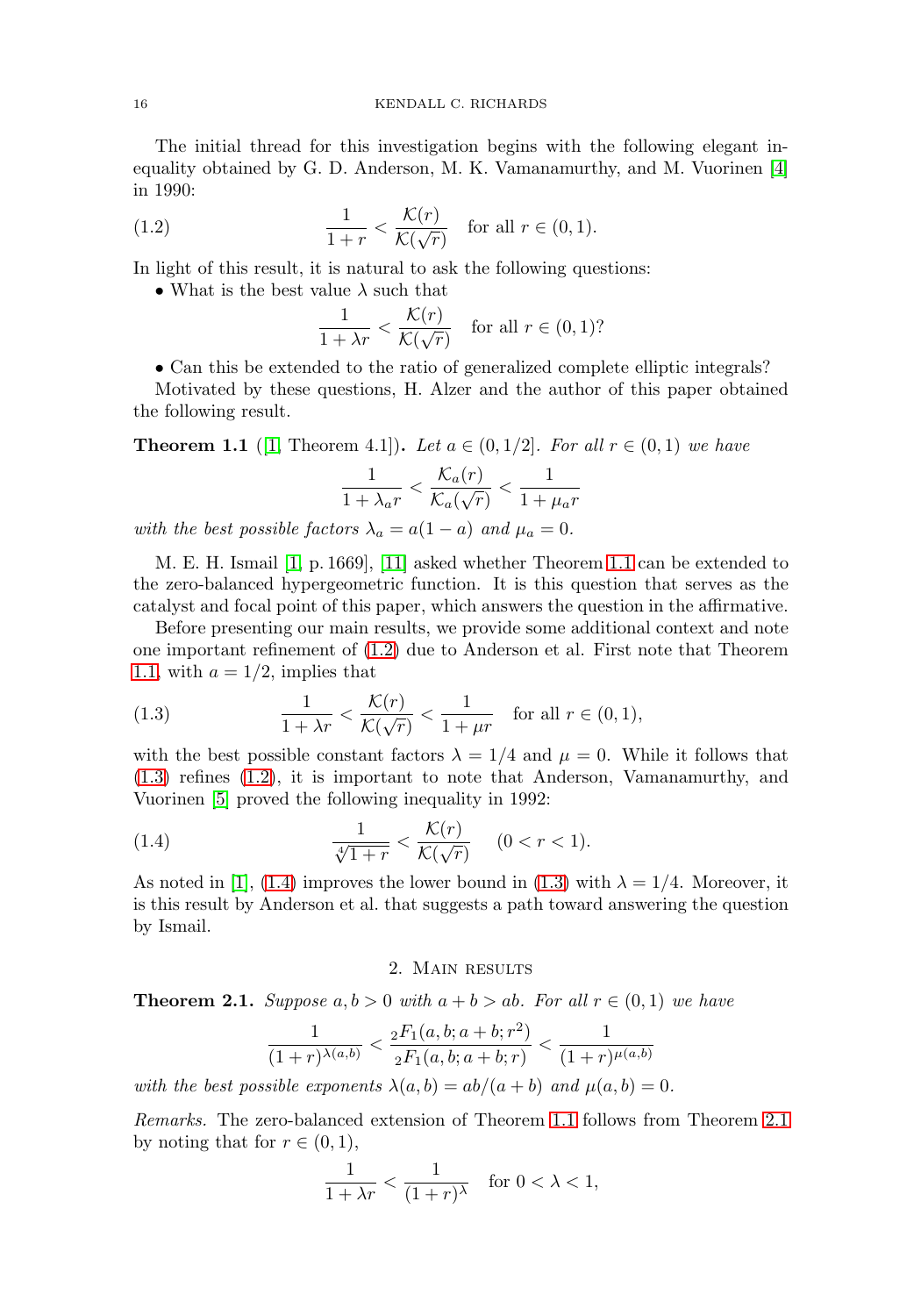and  $\frac{1}{(1+r)^{\mu}} < \frac{1}{1+\mu r}$  for  $-1 < \mu < 0$ . It is also worth noting that the value of

$$
\frac{1}{1 + \lambda r} - \frac{{}_2 F_1(a, b; a + b; r^2)}{{}_2 F_1(a, b; a + b; r)}
$$

is not necessarily of constant sign when  $\lambda > 1$ .

In order to prove Theorem [2.1,](#page-1-4) we will make use of a result that is an immediate corollary to (the proof of) the following result which was proved in [\[8\]](#page-4-8):

<span id="page-2-0"></span>**Lemma 2.2** ([\[8,](#page-4-8) Lemma 1]). Suppose  $a, b, c > 0$  and  $1 > \lambda > \max\{ab/c, a+b-c\}$ . Then

$$
(-\lambda)_n\cdot {}_3F_2(-n,a,b;c,1+\lambda-n;1)<0\ \hbox{ for all }n\,\in\,{\mathbb N},
$$

where  ${}_{3}F_{2}$  is the generalized hypergeometric function given by

$$
{}_3F_2(a_1, a_2, a_3; b_1, b_2; r) := \sum_{n=0}^{\infty} \frac{(a_1)_n (a_2)_n (a_3)_n}{(b_1)_n (b_2)_n} \frac{r^n}{n!}.
$$

The proof of Lemma [2.2](#page-2-0) uses a generating function argument applied to the function given by  $r \mapsto (1-r)^{\lambda} {}_{2}F_{1}(a,b;c;r)$  whose series coefficients can be expressed in terms of  ${}_{3}F_{2}$ . Placing our attention on the generating function rather than on its series coefficients, we arrive at the following basic result.

<span id="page-2-1"></span>**Lemma 2.3.** Suppose  $a, b > 0$  and  $1 > \lambda \ge ab/(a + b)$ . Define

$$
f(r) := (1 - r)^{\lambda} {}_{2}F_{1}(a, b; a + b; r).
$$

Then  $-f'$  is absolutely monotonic on  $(0, 1)$ .

Remarks. As noted above, the basic result in Lemma [2.3](#page-2-1) is a direct corollary to [\[8,](#page-4-8) Lemma 1], which appeared in 2001. The monotonicity of the special case  $(1 - r)^{1/4} {}_{2}F_{1}(a, b; a + b; r)$  for  $4ab / \le a + b$  was verified in [\[2,](#page-4-9) Theorem 1.7]. Also, the monotonicity and concavity properties of  $r^{c} \mathcal{K}(r)$  for  $c \geq 1/2$  were pre-sented in [\[6,](#page-4-0) Theorem 3.21] and generalized in 2000 to  $r'^c \mathcal{K}_a(r)$  for  $a \in (0, 1/2]$  and  $c \ge 2a(1-a)$  in [\[3,](#page-4-10) Lemma 5.4 (1)], where  $r' = \sqrt{1-r^2}$ .

Sketch of proof of Lemma [2.3](#page-2-1). Suppose  $a, b > 0$  and  $1 > \lambda \ge ab/(a + b)$ . An argument similar to that used in the proof of Lemma 2.2 as given in [\[8\]](#page-4-8) yields that

$$
-f'(r) = (1-r)^{\lambda-1} \sum_{n=0}^{\infty} \frac{(a)_n (b)_n}{(a+b)_n n!} \left(\lambda - \frac{ab}{a+b+n}\right).
$$

Since  $1 > \lambda \ge ab/(a + b)$  and

$$
(1-r)^{\lambda-1} = \sum_{n=0}^{\infty} \frac{(1-\lambda)_n}{n!} r^n,
$$

it follows that  $-f'$  is absolutely monotonic since it is the product of two absolutely monotonic functions.  $\Box$ 

*Proof of Theorem [2.1](#page-1-4).* Suppose  $a, b > 0 \ge \mu$  and  $\lambda \ge ab/(a + b)$ . We will prove the result that

$$
\frac{1}{(1+r)^{\lambda}} < \frac{{}_2F_1(a,b;a+b;r^2)}{{}_2F_1(a,b;a+b;r)} < \frac{1}{(1+r)^{\mu}} \quad \text{for all } r \in (0,1).
$$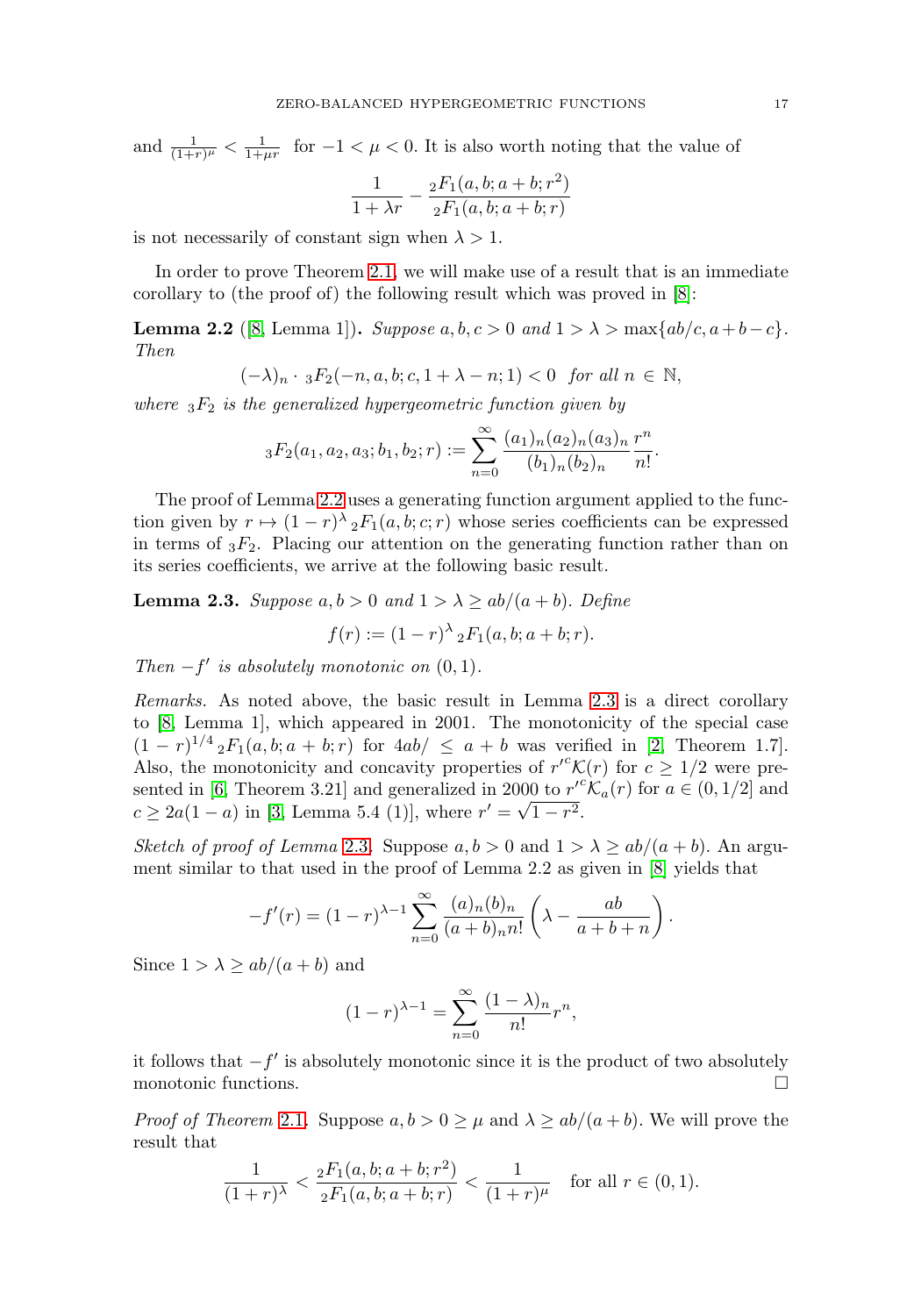In this direction, let  $f$  be defined as in Lemma [2.3](#page-2-1) and, without loss of generality, suppose  $\lambda < 1$ . For  $r \in (0, 1)$ , it follows that

$$
(1 - r2)λ 2F1(a, b; a + b; r2) > (1 - r)λ 2F1(a, b; a + b; r),
$$

which directly implies that

$$
\frac{{}_2F_1(a,b;a+b;r^2)}{{}_2F_1(a,b;a+b;r)} > \frac{(1-r)^{\lambda}}{(1-r^2)^{\lambda}} = \frac{1}{(1+r)^{\lambda}}.
$$

The sharpness of  $\lambda = ab/(a + b)$  follows from the fact that

$$
(1+r)^{\gamma} {}_{2}F_{1}(a,b;a+b;r^{2}) - {}_{2}F_{1}(a,b;a+b;r) = (\gamma - ab/(a+b))r + O(r^{2}).
$$

The upper bound follows from the fact that the function  $r \mapsto {}_2F_1(a, b; a + b; r)$ is increasing. The sharpness of  $\mu = 0$  is obtained by using

$$
\lim_{r \to 1} \frac{F(a, b; a + b; r^2)}{F(a, b; a + b; r)} = 1,
$$

which follows from the asymptotic relation (see [\[9,](#page-4-1) eq. (2), p. 74])

$$
F(a, b; a + b; x) \sim -\frac{1}{B(a, b)} \log(1 - x)
$$
 (as  $x \to 1$ ).

 $\Box$ 

The following corollary generalizes the result in [\(1.4\)](#page-1-3) by Anderson et al. in [\[5\]](#page-4-7).

**Corollary 2.4.** Let  $a \in (0, 1/2]$ . For all  $r \in (0, 1)$  we have

$$
\frac{1}{(1+r)^{\lambda_a}} < \frac{\mathcal{K}_a(r)}{\mathcal{K}_a(\sqrt{r})} < \frac{1}{(1+r)^{\mu_a}}
$$

with the best possible exponents  $\lambda_a = a(1 - a)$  and  $\mu_a = 0$ .

# 3. A further simplification

Before concluding, we will make a simplifying observation that allows us to relax the condition that  $a + b > ab$  in Theorem [2.1.](#page-1-4) The proof will incorporate the following classical results (see [\[12,](#page-5-2) 15.5.1] and [\[12,](#page-5-2) 15.8.1], respectively). With  $F(r) := {}_2F_1(a, b; c; r)$ , it follows that

<span id="page-3-0"></span>(3.1) 
$$
F'(r) = \frac{ab}{c} {}_2F_1(a+1,b+1;c+1;r),
$$

<span id="page-3-1"></span>(3.2) 
$$
F(r) = (1 - r)^{c - a - b} {}_{2}F_{1}(c - a, c - b; c; r).
$$

**Theorem 3.1.** Suppose  $a, b > 0$ . For all  $r \in (0, 1)$  we have

$$
\frac{1}{(1+r)^{\lambda(a,b)}} < \frac{{}_2F_1(a,b;a+b;r^2)}{{}_2F_1(a,b;a+b;r)} < \frac{1}{(1+r)^{\mu(a,b)}}
$$

with the best possible exponents  $\lambda(a, b) = ab/(a + b)$  and  $\mu(a, b) = 0$ .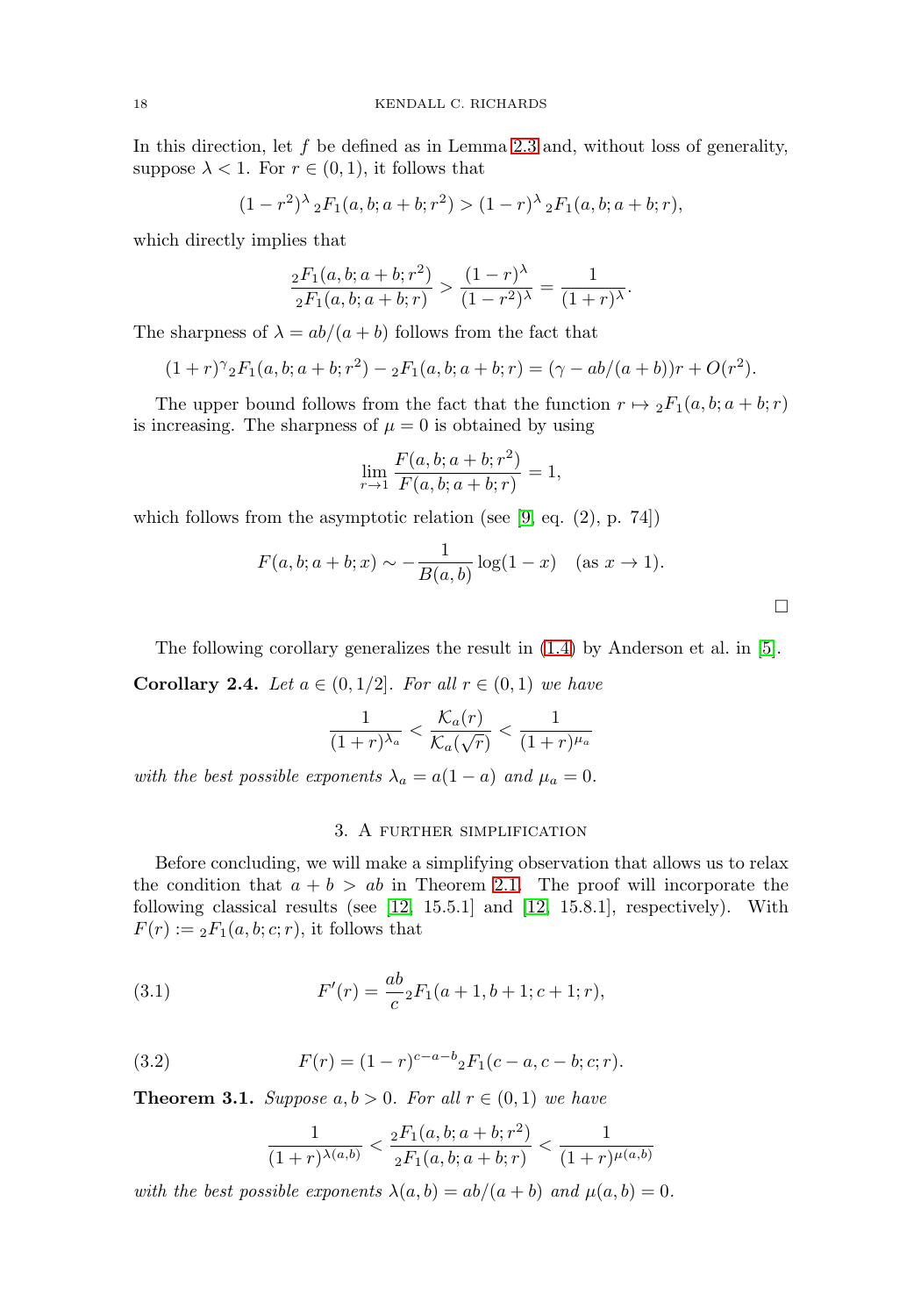*Proof:* Let  $\lambda \geq \frac{ab}{a+b}$  and define

$$
f(r) := (1 - r)^{\lambda} {}_{2}F_{1}(a, b; a + b; r)
$$

for  $r \in (0,1)$ . As a natural extension of [\[2,](#page-4-9) Theorem 1.7] and its proof, one can easily show that f is decreasing. In particular, an application of  $(3.1)$  followed by [\(3.2\)](#page-3-1) reveals that

$$
f'(r) = -\lambda (1 - r)^{\lambda - 1} {}_{2}F_{1}(a, b; a + b; r)
$$
  
+  $(1 - r)^{\lambda} \frac{ab}{a + b} {}_{2}F_{1}(a + 1, b + 1; a + b + 1; r)$   
=  $(1 - r)^{\lambda - 1} \left( \frac{ab}{a + b} {}_{2}F_{1}(b, a; a + b + 1; r) - \lambda_{2}F_{1}(a, b; a + b; r) \right)$   
 $\leq \lambda (1 - r)^{\lambda - 1} ({}_{2}F_{1}(a, b; a + b + 1; r) - {}_{2}F_{1}(a, b; a + b; r)).$ 

Since  $\frac{(a)_n(b)_n}{(a+b+1)_n n!} < \frac{(a)_n(b)_n}{(a+b)_n n!}$ , it follows that f is strictly decreasing on  $(0,1)$ , and the conclusion follows as in the proof of Theorem [2.1.](#page-1-4)  $\Box$ 

#### **ACKNOWLEDGMENTS**

The author would like to thank the anonymous referees for their thoughtful comments and suggestions, which improved the paper.

#### **REFERENCES**

- <span id="page-4-5"></span>[1] Horst Alzer and Kendall Richards, Inequalities for the ratio of complete elliptic integrals, Proc. Amer. Math. Soc. **145** (2017), no. 4, 1661–1670, DOI 10.1090/proc/13337. M[R3601557](https://www.ams.org/mathscinet-getitem?mr=3601557)
- <span id="page-4-9"></span>[2] G. D. Anderson, R. W. Barnard, K. C. Richards, M. K. Vamanamurthy, and M. Vuorinen, Inequalities for zero-balanced hypergeometric functions, Trans. Amer. Math. Soc. **347** (1995), no. 5, 1713–1723, DOI 10.2307/2154966. M[R1264800](https://www.ams.org/mathscinet-getitem?mr=1264800)
- <span id="page-4-10"></span>[3] G. D. Anderson, S.-L. Qiu, M. K. Vamanamurthy, and M. Vuorinen, Generalized elliptic integrals and modular equations, Pacific J. Math. **192** (2000), no. 1, 1–37, DOI 10.2140/pjm.2000.192.1. M[R1741031](https://www.ams.org/mathscinet-getitem?mr=1741031)
- <span id="page-4-4"></span>[4] G. D. Anderson, M. K. Vamanamurthy, and M. Vuorinen, Functional inequalities for complete elliptic integrals and their ratios, SIAM J. Math. Anal. **21** (1990), no. 2, 536–549, DOI 10.1137/0521029. M[R1038906](https://www.ams.org/mathscinet-getitem?mr=1038906)
- <span id="page-4-7"></span>[5] G. D. Anderson, M. K. Vamanamurthy, and M. Vuorinen, Functional inequalities for hypergeometric functions and complete elliptic integrals, SIAM J. Math. Anal. **23** (1992), no. 2, 512–524, DOI 10.1137/0523025. M[R1147875](https://www.ams.org/mathscinet-getitem?mr=1147875)
- <span id="page-4-0"></span>[6] Glen D. Anderson, Mavina K. Vamanamurthy, and Matti K. Vuorinen, Conformal invariants, inequalities, and quasiconformal maps, with 1 IBM-PC floppy disk (3.5 inch; HD), Canadian Mathematical Society Series of Monographs and Advanced Texts, John Wiley & Sons, Inc., New York, 1997. M[R1462077](https://www.ams.org/mathscinet-getitem?mr=1462077)
- <span id="page-4-2"></span> $[7]$  Árpád Baricz, Turán type inequalities for generalized complete elliptic integrals, Math. Z. **256** (2007), no. 4, 895–911, DOI 10.1007/s00209-007-0111-x. M[R2308896](https://www.ams.org/mathscinet-getitem?mr=2308896)
- <span id="page-4-8"></span>[8] Roger W. Barnard and Kendall C. Richards, A note on the hypergeometric mean value, Comput. Methods Funct. Theory **1** (2001), no. 1, [On table of contents: 2002], 81–88, DOI 10.1007/BF03320978. M[R1931604](https://www.ams.org/mathscinet-getitem?mr=1931604)
- <span id="page-4-1"></span>[9] Arthur Erdélyi, Wilhelm Magnus, Fritz Oberhettinger, and Francesco G. Tricomi, *Higher* transcendental functions. Vols. I, II (1953), xxvi+302, xvii+396. Based, in part, on notes left by Harry Bateman. M[R0058756](https://www.ams.org/mathscinet-getitem?mr=0058756)
- <span id="page-4-3"></span>[10] Ti-Ren Huang, Song-Liang Qiu, and Xiao-Yan Ma, Monotonicity properties and inequalities for the generalized elliptic integral of the first kind, J. Math. Anal. Appl. **469** (2019), no. 1, 95–116, DOI 10.1016/j.jmaa.2018.08.061. M[R3857512](https://www.ams.org/mathscinet-getitem?mr=3857512)
- <span id="page-4-6"></span>[11] M. E. H. Ismail, personal correspondence, May 2016.